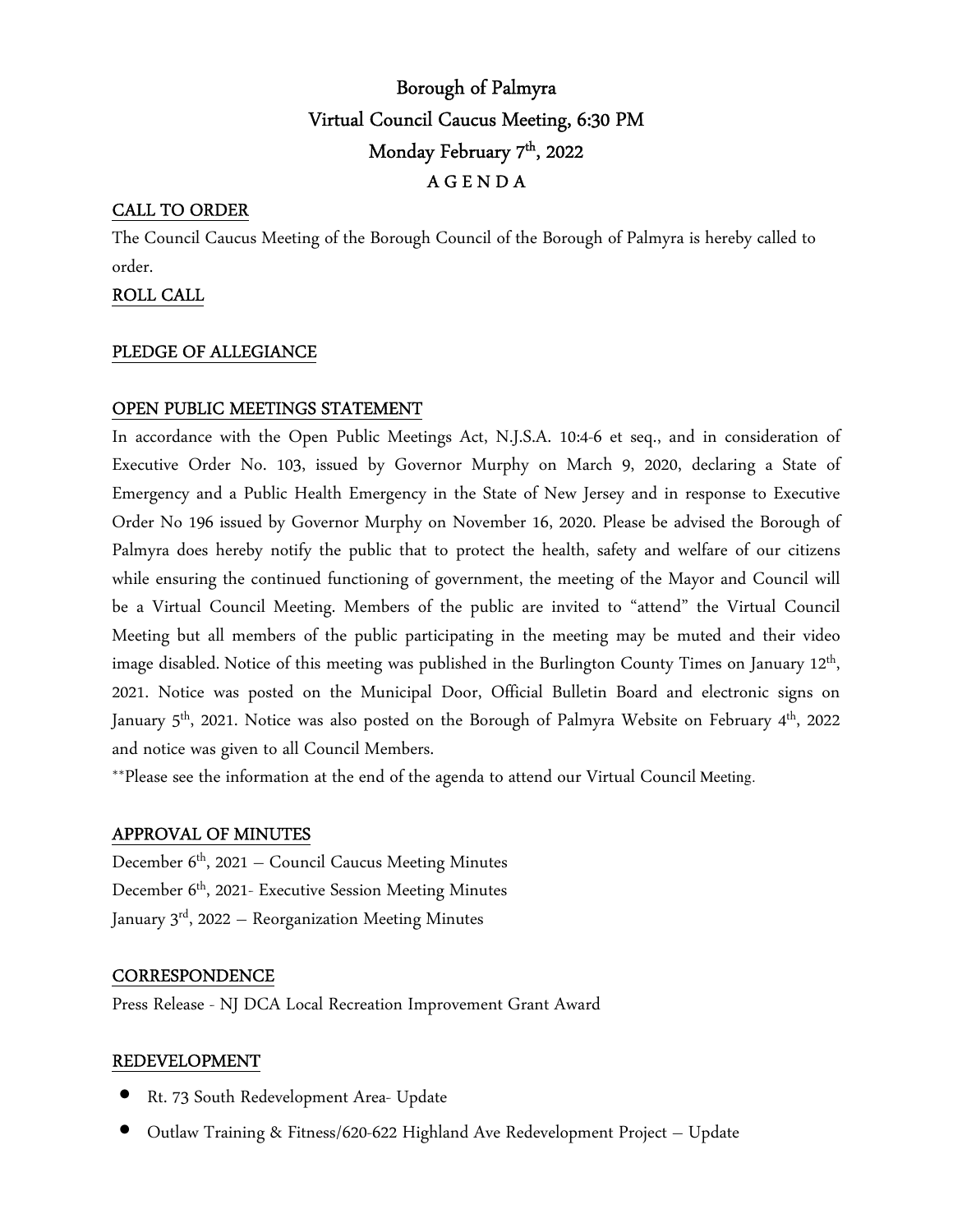• Sea Box/ELM Office LLC, 321 E. Broad Street - Former Knights of Columbus Property- Update

# PROFESSINAL UPDATES

Andrew Brewer, Maraziti, Falcon, LLP James Winckowski, CME William Kirchner, ERI

# PUBLIC COMMENT

We request those participants wishing to have or make a Public comment, email their questions or comments in advance to Municipal Clerk Rita Jackson at djackson@boroughofpalmyra.com. The opportunity to submit comments prior to meeting expires at 12:00 PM on Monday February  $7<sup>th</sup>$ , 2022. You must include "**Meeting Question/ Comment**" in the subject line and your name and full address for your comment to be considered valid. Comments submitted in a timely and complete manner will be reviewed and read during the virtual Council Meeting; it may be necessary to follow-up with persons submitting comments at a later date. All comments will become part of the record and included with the Meeting Minutes.

For those choose to "attend" the Virtual Meeting, Mayor Tait will open the meeting to the public for comments. Comments should be limited to no more than (2) two minutes. All comments will become part of the record and included with the Meeting Minutes.

#### ORDINANCE ON FIRST READING (Public Hearing February 22<sup>nd</sup>, 2022)

Ordinance 2022-1, An Ordinance rescinding Ordinance 2021-05 Amending the Borough of Palmyra Land Development Code Section 158-27(B) and the Route 73 South Redevelopment Plan to permit Administrative Review and approval of minor modifications and/or field changes relating to previously approved site plans, and rescinding Ordinance 2021-14 Amending Ordinance 2121-05 concerning administrative review and approval of minor modifications and/or field changes relating to previously approved site plans.

# RESOLUTIONS

Resolution 2022-58 and Resolution 2022-71 will be enacted as a single motion, if either resolution needs additional discussion, it will be removed from the consent agenda and voted on separately

Resolution 2022-58, Resolution Related to the Appointment of Crossing Guards

Resolution 2022-59, Resolution Authorizing the Cancellation of Municipal Certificate #19-0005 for Block 152, Lot 9.02, Qualifier C520B

Resolution 2022-60, Resolution Approving Participation with the State of New Jersey Federal Grant Program Administered by the Office of the Attorney General, Department of Law and Public Safety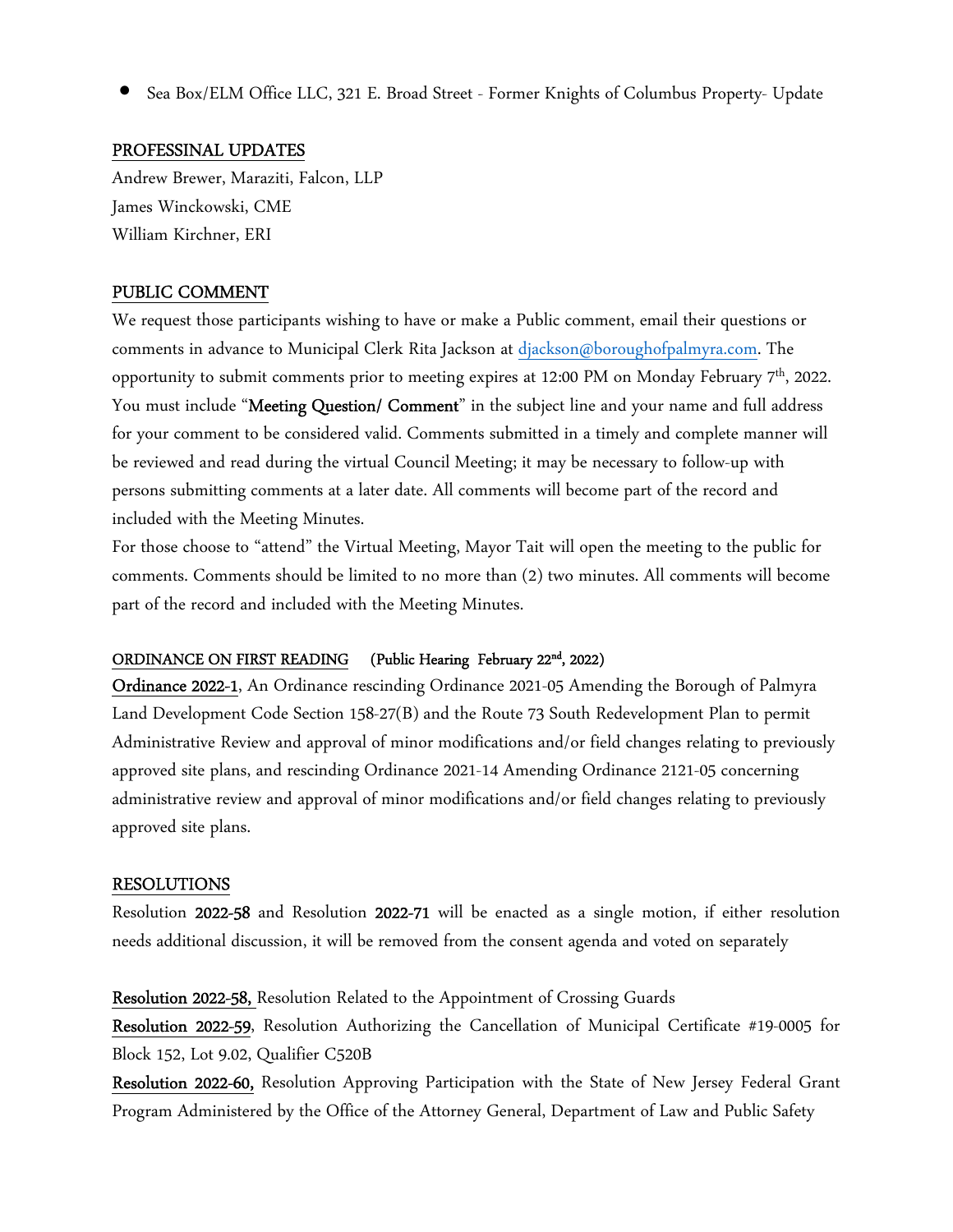Resolution 2022-61, Resolution Authorizing a Shared Service Agreement between the Board of County Commissioners of the County of Burlington and the Borough of Palmyra for snow removal on county roads for a period of three-years effective January 1, 2022 thru December 31, 2024

Resolution 2022-62, Resolution Authorizing the Mayor to execute the 2022 Recycling and Solid Waste Services Agreement between the Borough of Palmyra and the Board of County Commissioners of Burlington County for a five-year term effective January 1, 2022 thru December 31, 2026

Resolution 2022-63, Resolution Authorizing the refund of tax overpayment on Block 153.02, Lot 1012 in the amount of \$1,883.39

Resolution 2022-64, Resolution Authorizing the Cancellation of taxes for a Totally Disabled Veteran at Block 52.01 Lot 5- Partial tax year 2021 and thereafter and authorizing the refund of \$724.45 previously paid.

Resolution 2022-65, Resolution Authorizing the Cancellation of Taxes for a Totally Disabled Veteran at Block 17 Lot 16–Partial tax year 2021 and thereafter and authorizing the refund of \$7,554.33 previously paid

Resolution 2022-66, Resolution Authorizing and Agreement with PAYARGO, Inc. in connection with processing online banking payments.

Resolution 2022-67, Resolution of Need Determination for the Palmyra Family Affordable Housing Development

Resolution 2022-68, Resolution Authorizing the Payment of January bills in the amount of \$1,500,267.86.

Resolution 2022-69, Resolution Appointing Christopher Henriques and Antony Perkins to the Borough of Palmyra Police Department as Patrolman effective February 14<sup>th</sup>, 2022 with an Annual Salary of \$41,000.00 per the stipulations of their conditional offers of employment

Resolution 2022-70, Resolution Appointing Matthew Maresca to the Borough of Palmyra Police Department as Patrolman effective February 14<sup>th</sup>, 2022 with an Annual Salary of \$41,000.00 per the stipulations of his conditional offer of employment

Resolution 2022-71, Resolution Rescinding Resolution 2022-038 Appointment of Craig Charles Danson and offer of employment as Electrical Sub-code Official

# MOTION TO APPROVE TREASURERS' REPORTS

- November 2021
- December 2021

# DISCUSSION ITEMS

- Borough Hall staffing/reopening to the public, Legion Field, Community Center, Council Meetings - Covid-19 update
- Mandatory COVID-19 vaccinations/testing for Borough Staff and/or boosters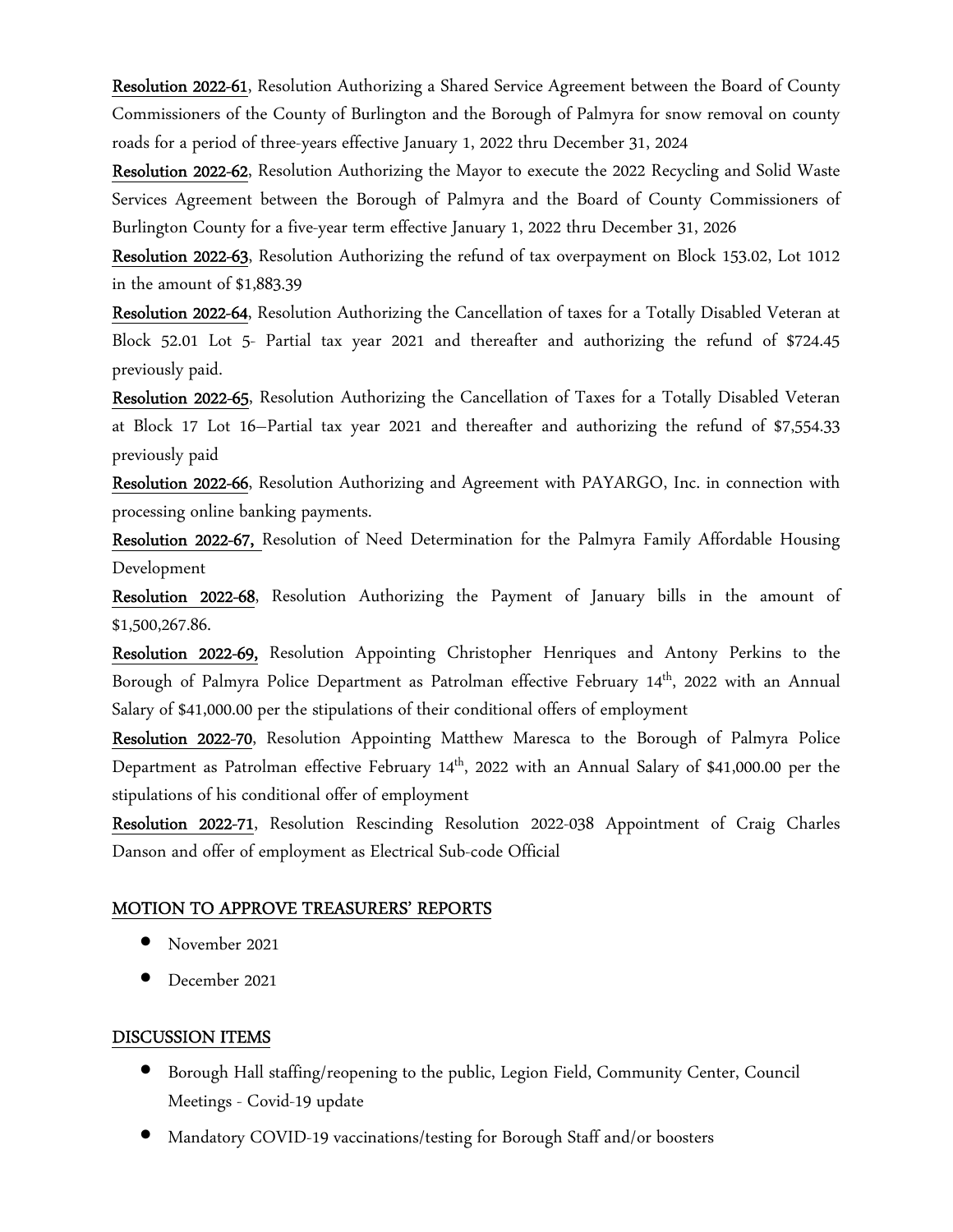- Authorization to conduct Aerial Larval/ Adult Mosquito Control Activities
- Code Enforcement Officer, Electrical Sub-Code, Janitorial/Light Maintenance, Deputy Clerk and Assistant Administrator positions
- Surplus vehicles
- 2022 Budget and Budget Workshop Meeting on Saturday, March 26, 2022 at 8:30 AM
- Time Limit and other parking signs and additional traffic control signs
- Juneteenth State and Federal holiday
- In-house trash collections
- Vacant property registration and fee ordinance Burl Co JIF bulletin
- Grant Opportunities:
	- NJ DOT Local Bicycle/Pedestrian Planning Assistance Program
	- US Dept of Homeland Security and FEMA SAFER Grant for potential hiring of two firefighters
	- NJ EDA Brownfield Impact Fund
	- PSE&G Sustainable Jersey Grants Program
	- NJ Department of Law and Public Safety Safe and Secure Grant Program
	- NJ EDA Aspire Program under NJ FRA for Redevelopment Funding
	- **NJAW Volunteer Fire and EMS Grant Program**

# ADMINISTRATORS REPORT

- Water-usage based Sewer billings
- Misc. items as necessary

# ONGOING REMINDER PROJECTS

- Purchase Orders Council signature requirement
- Sidewalk/snow & ice removal Ordinance
- Sewer lateral responsibility Ordinance and Sewer bills
- Handicap Parking Sign Ordinance
- Parking Ordinance additional amended code subsections required
- Veterans Affairs Committee Ordinance
- Accessory Structures/cargo containers Zoning/Land Development Ordinance amendments